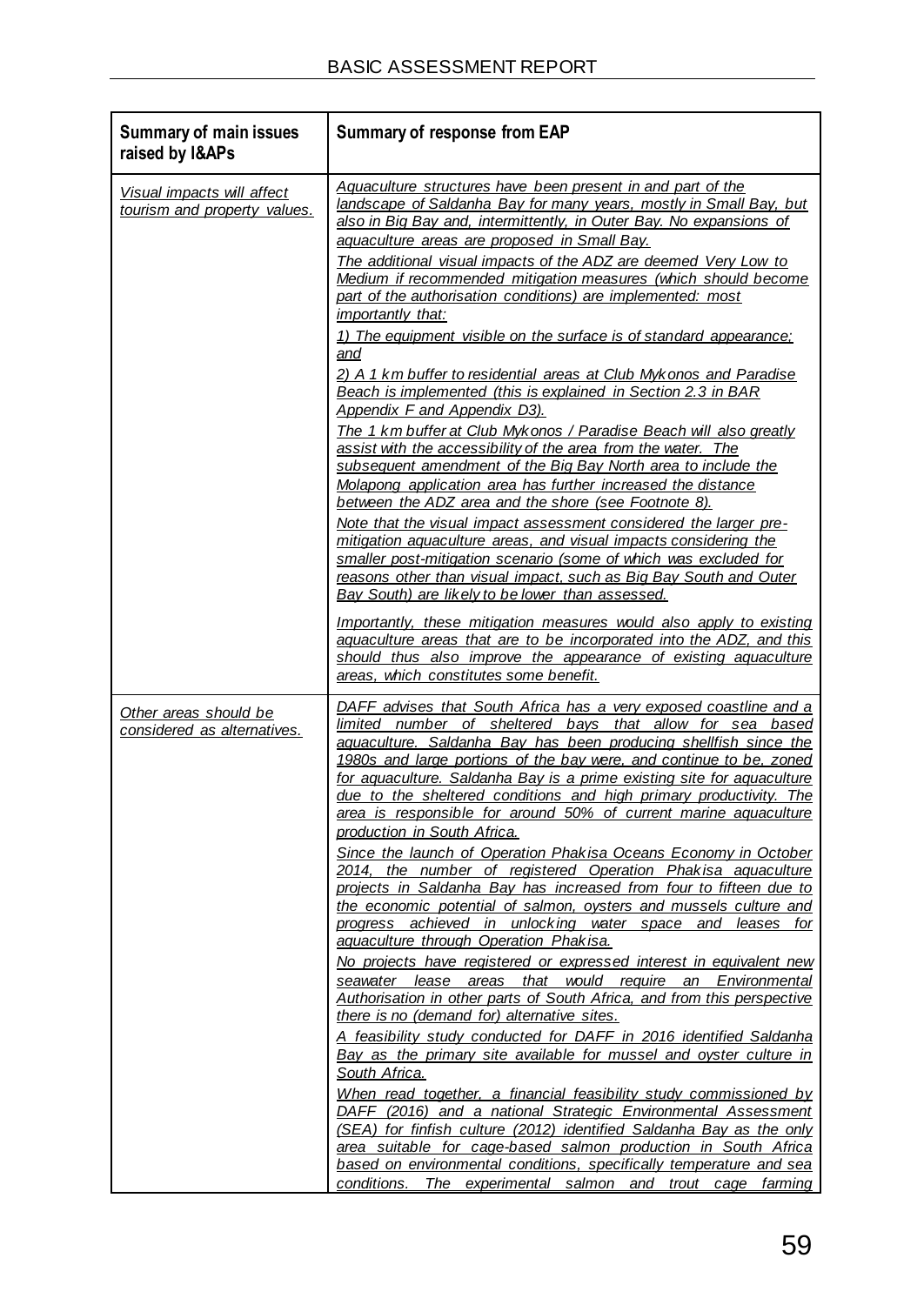# **Proposed Sea-Based Aquaculture Development Zone in Saldanha Bay Final Basic Assessment Report**

### **Department of Agriculture, Forestry and Fisheries**

#### **SRK Consulting (South Africa) (Pty) Ltd**

The Administrative Building Albion Spring 183 Main Rd Rondebosch 7700 Cape Town South Africa

e-mail: capetown@srk.co.za website: [www.srk.co.za](http://www.srk.co.za/)

Tel: +27 (0) 21 659 3060 Fax: +27 (0) 21 685 7105

#### **SRK Project Number 499020**

**May 2017**

 Sue Reuther Principal Environmental Consultant

Email: [sreuther@srk.co.za](mailto:sreuther@srk.co.za)

#### **Authors:**

Sue Reuther, Jessica du Toit

#### **Compiled by: Peer Reviewed by:**

Chris Dalgliesh Principal Environmental Consultant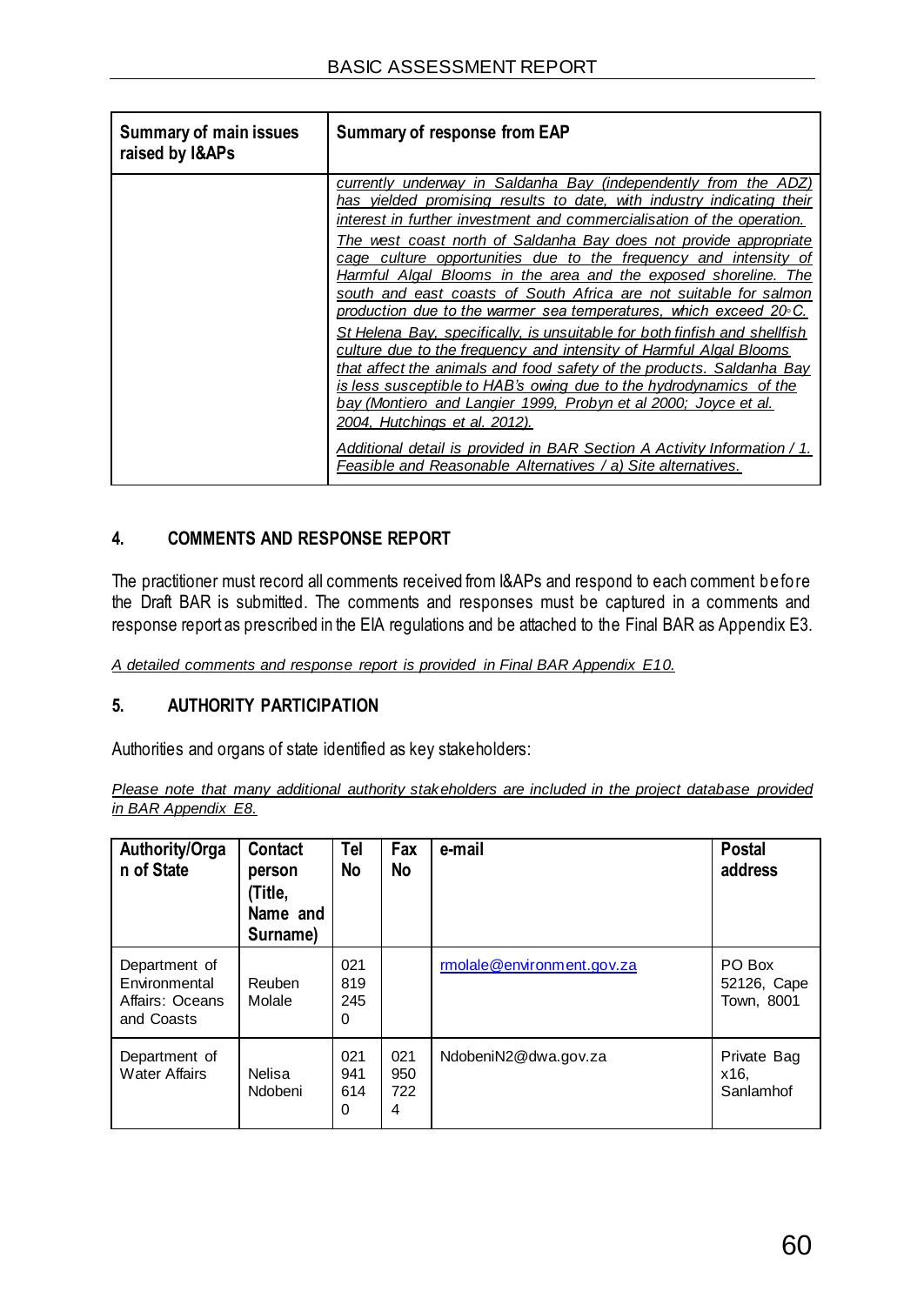#### **BA for Proposed Sea-Based Aquaculture Development Zone in Saldanha Bay: EAP Affirmation**

Section 16 (1) (b) (iv), Appendix 1 Section 3 (1) (r), Appendix 2 Sections 2 (j) and (k) and Appendix 3 Section 3 (s) of the Environmental Impact Assessment (EIA) Regulations, 2014 (promulgated in terms of the National Environmental Management Act 107 of 1998, as amended - NEMA), require an undertaking under oath or affirmation by the Environmental Assessment Practitioner (EAP) in relation to:

- The correctness of the information provided in the report;
- The inclusion of comments and inputs from stakeholders and interested and affected parties;
- Any information provided by the EAP to interested and affected parties and any responses by the EAP to comments or inputs made by interested or affected parties; and
- The level of agreement between the EAP and interested and affected parties on the Plan of Study for undertaking the environmental impact assessment.

SRK Consulting (South Africa) (Pty) Ltd and the EAPs managing this project hereby affirm that:

- To the best of our knowledge the information provided in the report is correct, and no attempt has been made to manipulate information to achieve a particular outcome. Some information, especially pertaining to the project description, was provided by the applicant and/or their subcontractors. In this respect, SRK's standard disclaimer (inserted in this report) pertaining to information provided by third parties applies.
- To the best of our knowledge all comments and inputs from stakeholders and interested and affected parties have been captured in the report and no attempt has been made to manipulate such comment or input to achieve a particular outcome. Written submissions are appended to the report while other comments are recorded within the report. For the sake of brevity, not all comments are recorded *verbatim*, and in instances where many stakeholders have made similar comments, they are grouped together, with a clear listing of who submitted which comment(s).
- Information and responses provided by the EAP to interested and affected parties are clearly presented in the report. Where responses are provided by the applicant (not the EAP), these are clearly indicated.
- With respect to EIA Reports, SRK will take account of interested and affected parties' comments on the Plan of Study and, insofar as comments are relevant and practicable, accommodate these during the Impact Assessment Phase of the EIA process.



#### Sue Reuther CEAPSA

Principal Environmental Consultant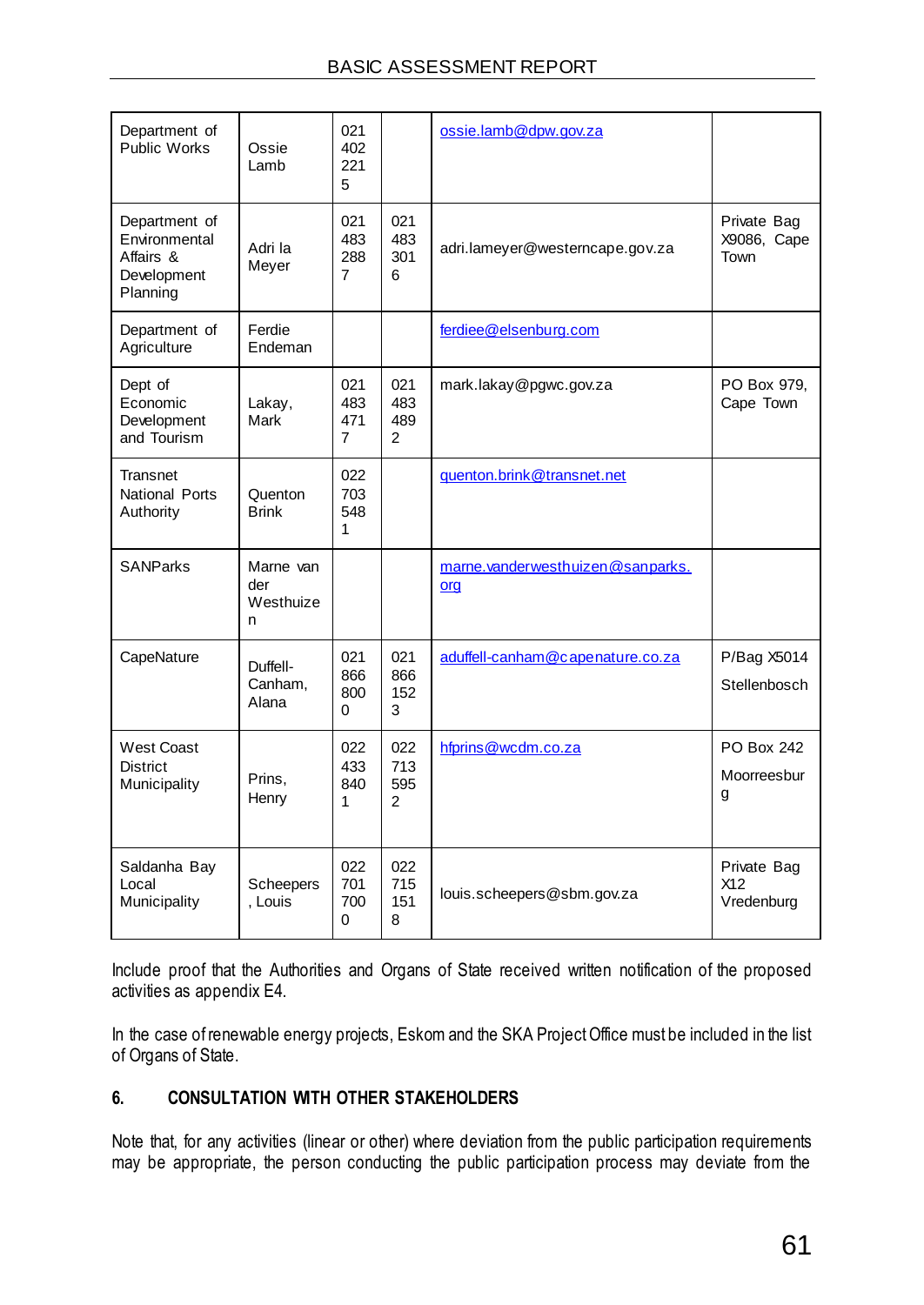### *Note:*

*In response to stakeholder comments, the Basic Assessment Report (BAR) (SRK Report 499020/1) was updated at the end of the comment period to produce this Final BAR.* 

*All changes in the Final BAR and vis-a-vis the previously released BAR are italicised and underlined for easier reference.* 

*A Comments and Responses Report, reflecting stakeholder comments received during the stakeholder engagement process and responses by SRK, specialists and DAFF, is included in Appendix E8.*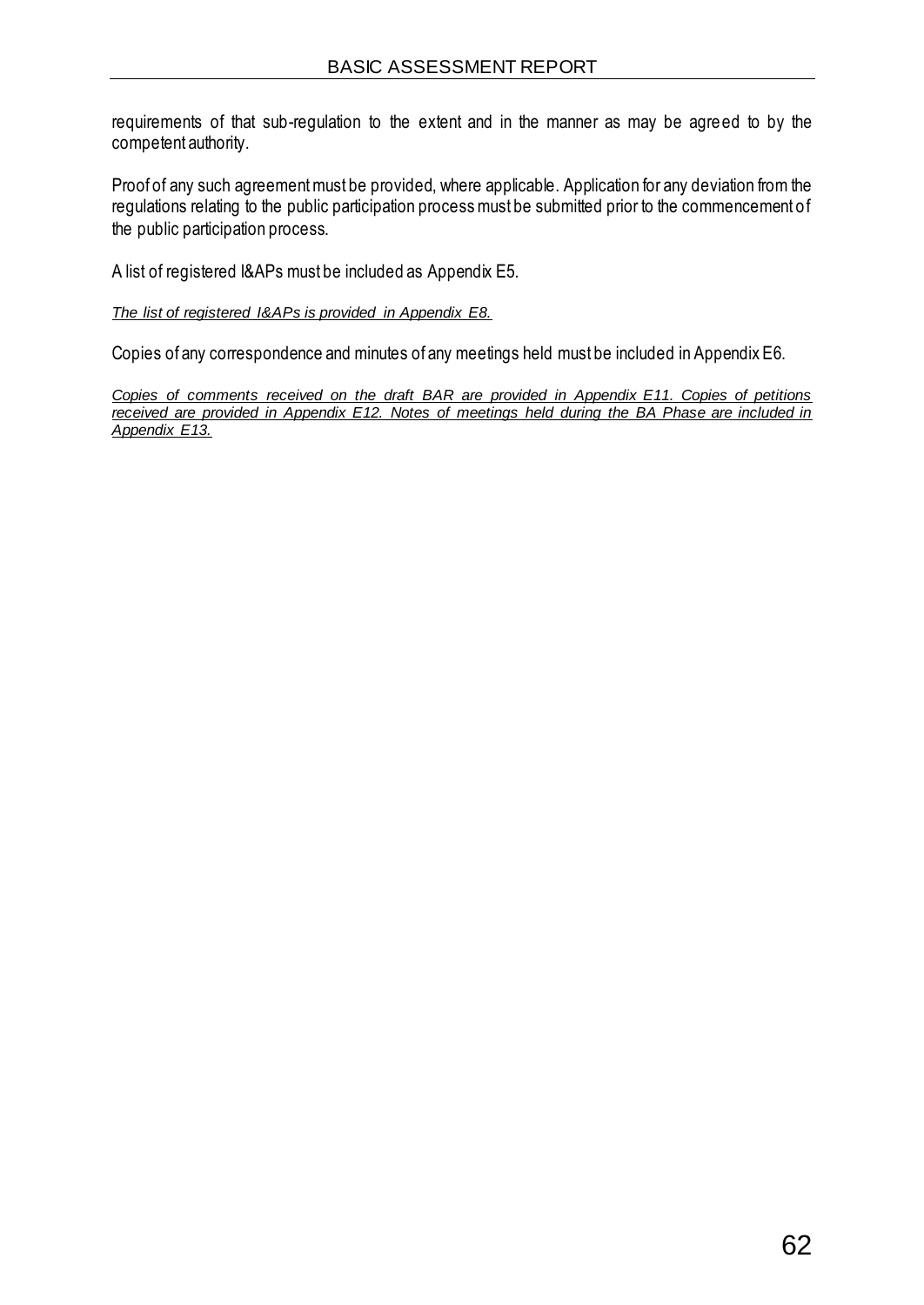# **Table of Contents**

#### **Section A: Activity Information**

- 1. Project Description
- 2. Feasible and Reasonable Alternatives
- 3. Physical Size of the Activity
- 4. Site Access
- 5. Locality Map
- 6. Layout / Route Plan
- 7. Sensitivity Map
- 8. Site Photographs
- 9. Facility Illustration
- 10. Activity Motivation
- 11. Applicable Legislation, Policies and / or Guidelines
- 12. Waste, Effluent, Emission and Noise Management'
- 13. Water Use
- 14. Energy Efficiency

#### **Section B: Site / Area / Property Description**

- 1. Gradient of the Site
- 2. Location in Landscape
- 3. Groundwater, Soil and Geological Stability of the Site
- 4. Groundcover
- 5. Surface Water
- 6. Land Use Character of Surrounding Area
- 7. Cultural / Historical Features
- 8. Socio-economic Character
- 9. Biodiversity

#### **Section C: Public Participation**

- 1. Advertisement and Notice
- 2. Determination of Appropriate Measures
- 3. Issues raised by Interested and Affected Parties
- 4. Comments and Response Report
- 5. Authority Participation
- 6. Consultation with other Stakeholders

#### **Section D: Impact Assessment**

- 1. Impacts that may result from the Planning and Design, Construction, Operational, Decommissioning and Closure Phases as well as Proposed Management of Identified Impacts and Proposed Mitigation Measures
- 2. Environmental Impact Statement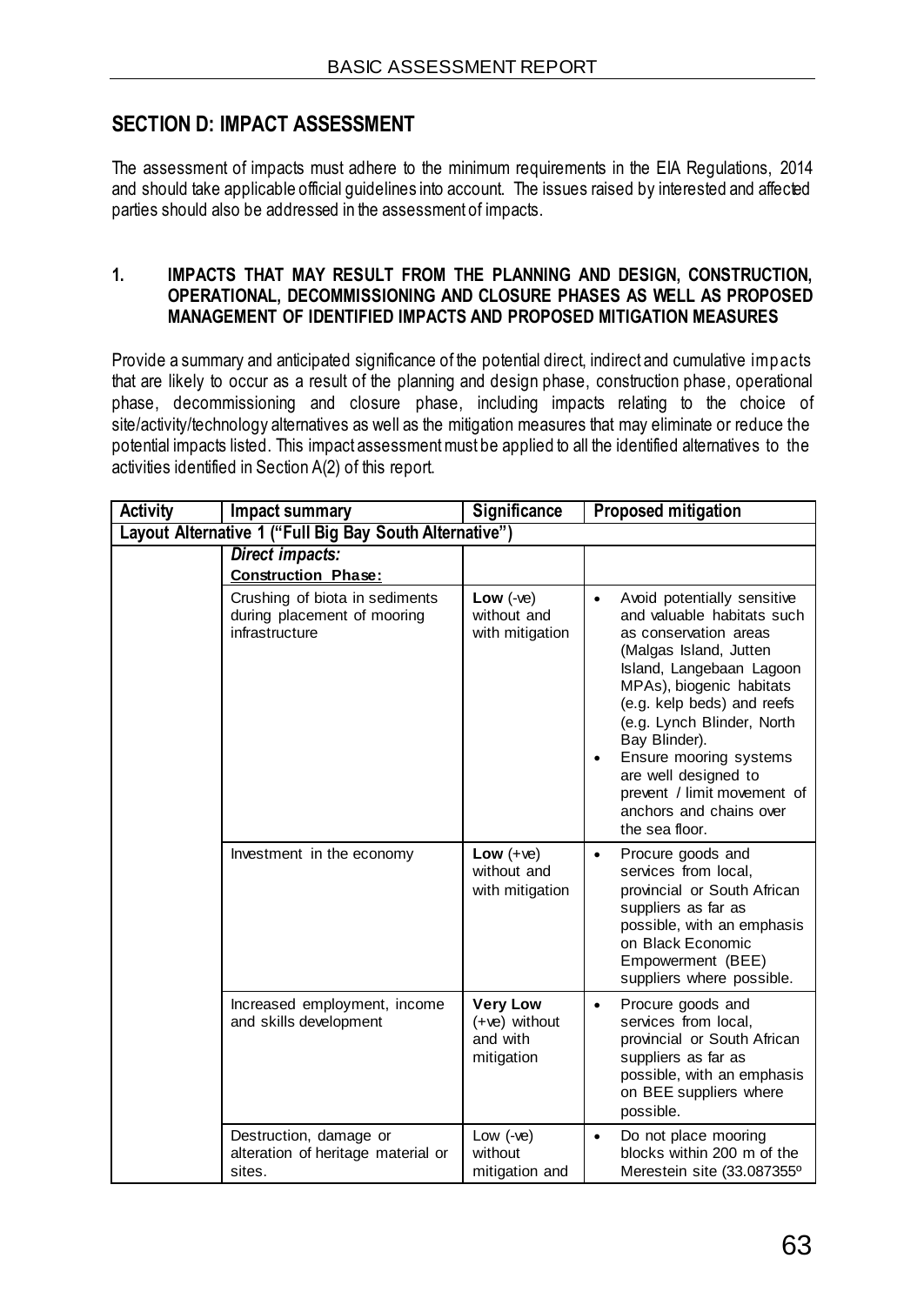#### **Section E: Recommendation of Practitioner**

### **Section F: Appendices**

| Appendix A: |                           | Maps                                                          |  |  |  |
|-------------|---------------------------|---------------------------------------------------------------|--|--|--|
| Appendix B: |                           | Photographs                                                   |  |  |  |
| Appendix C: |                           | Facility illustration(s)                                      |  |  |  |
|             | Appendix D:               | Specialist reports (including terms of reference)             |  |  |  |
|             | * Appendix D1:            | <b>Project Definition Report</b>                              |  |  |  |
|             | Appendix D2:              | Marine Ecology Specialist Study                               |  |  |  |
|             | Appendix D3:              | <b>Visual Specialist Study</b>                                |  |  |  |
|             | Appendix D4:              | Heritage Specialist Input                                     |  |  |  |
|             | Appendix D5:              | <b>Visual Specialist Study Review</b>                         |  |  |  |
|             |                           | Appendix E: Public Participation                              |  |  |  |
|             | * Appendix E1:            | <b>Advert and Posters</b>                                     |  |  |  |
|             | * Appendix E2:            | Initial Notification of Stakeholders                          |  |  |  |
|             | * Appendix E3:            | <b>Background Information Document</b>                        |  |  |  |
|             | * Appendix E4:            | <b>Technical Stakeholder Workshop Documentation</b>           |  |  |  |
|             | * Appendix E5:            | Project Definition Summary and Distribution                   |  |  |  |
|             | * Appendix E6:            | Notes of <i>Initial</i> Meeting with South African Sailing    |  |  |  |
|             | * Appendix E7:            | Copies of <i>Initial</i> Stakeholder Comments                 |  |  |  |
|             | Appendix E8:              | <b>Registered Stakeholders</b>                                |  |  |  |
|             | Appendix E9:              | <b>BAR Notification of Stakeholders (including Extension)</b> |  |  |  |
|             | Appendix E10:             | <b>Comments and Responses Table</b>                           |  |  |  |
|             | <u> Appendix E11: ___</u> | <b>Copies of Stakeholder Comments on BAR</b>                  |  |  |  |
|             | <u>* Appendix E12:</u>    | <b>Copies of Stakeholder Petitions</b>                        |  |  |  |
|             | <b>Appendix E13:</b>      | Notes of Meeting held during the BAR Comment Period           |  |  |  |
|             | Appendix E14:             | <b>BAR Public Open Day Attendance Register and Posters</b>    |  |  |  |
|             | Appendix F:               | <b>Impact Assessment</b>                                      |  |  |  |
| Appendix G: |                           | Environmental Management Programme (EMPr)                     |  |  |  |
| Appendix H: |                           | Details of EAP and expertise                                  |  |  |  |
| Appendix I: |                           | <b>Declarations of Interest</b>                               |  |  |  |
| Appendix J: |                           | <b>Additional Information</b>                                 |  |  |  |
|             | Appendix J1:              | <b>Risk Assessments Conducted for DAFF</b>                    |  |  |  |
|             | <b>Appendix J2:</b>       | Information regarding Vredenburg landfill                     |  |  |  |

\* Appendices marked with a star are not included in the printed copies of the Final BAR distributed for stakeholder comments in May 2017, as these documents were already released in full with the draft BAR and have not changed. For Appendix E12 a sample form is provided to reduce the document volume.

The appendices are available in full on SRK's website [www.srk.co.za](http://www.srk.co.za/) - Library - Public Documents.

The appendices will be included in full in the submission to DEA.